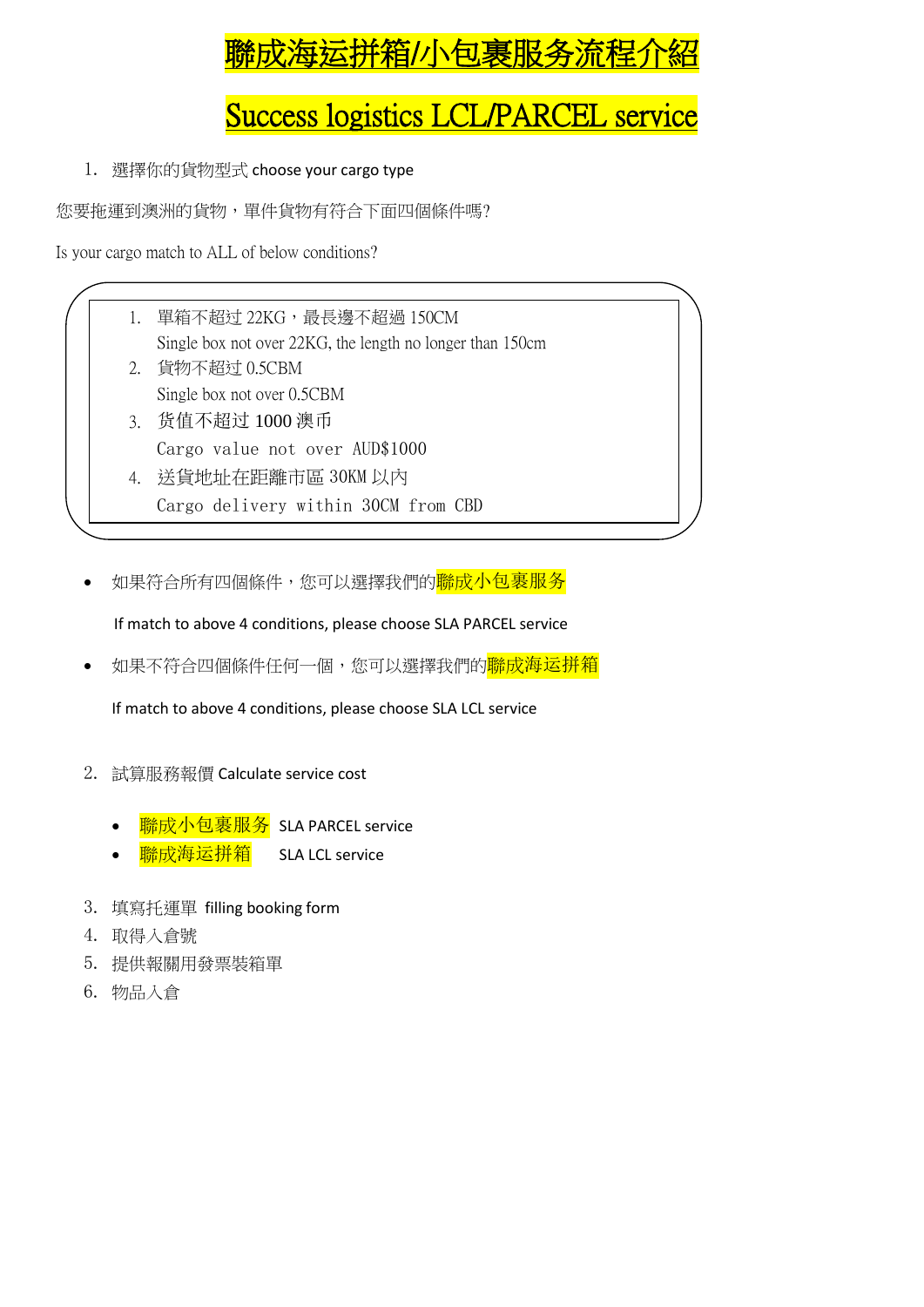# 聯成廣州到墨爾本/悉尼小包裹服务

### **(Parcel service from Guangzhou to Melbourne/Sydney)**

| Item                                                                  | <b>Quotation</b>                               |
|-----------------------------------------------------------------------|------------------------------------------------|
| 广州倉庫到門服務 <br>(Parcel Quotation from Guangzhou to<br>Melbourne/Sydney) | <b>AUD\$ 4/ per KG</b><br>(Minimum is AUD\$80) |

不包含 Exclude:

- 1. 中國內陸到聯成广州倉庫運輸與薰蒸費用費用 Delivery Fee and Fumigation Fee in China
- 2. 中國海關/商檢局檢查費用 China Customs inspection and storage (If incurred)
- 3. 所有澳州政府產生的費用 All other government charges
- 4. 澳州海關/檢疫局檢查費用 Customs/AQIS Inspection Fee(If incurred)
- 5. 倉儲費用 (3 天免費) Storage Fee: 3 days free from available date(If incurred)
- 6. 送貨地址在距離墨爾本/悉尼市區 30KM 以外送貨費用 outside metro areas might incur extra delivery fees .

#### 條件 Conditions and terms:

- 1. 此報價只使用於货值不超过 1000 澳币/貨物不超过 0.5CBM/單箱不超过 22KG,最長邊不超過 150CM Goods value under AUD \$1000 , Volume <0.5CUM , single package under 22KG.
- 2. 報價未含保險費 Above price are insurance excluded
- 3. 送貨費用是基於聯成物流可運輸的範圍,聯成可以保留權利拒絕送貨若是貨物不符合法律規定的運送 方式

The cartage fee is based on all the conditions allow SLA to deliver the cargo, SLA reserve rights to decide if delivery is feasible.

- 4. 所有可能會生澳洲檢疫局疑慮的物品如動植物與食品,請與聯成物流聯絡後發貨 Below goods are AQIS concerns, please confirm with SLA prior to ship, 1) Plant Products; 2) Animal Products; 3) Food
- 5. 所有相關服務條件,均公布在聯成的網站 [www.successlogistics.com.au](http://www.successlogistics.com.au/) All the trading term are posted in [www.successlogistics.com.au](http://www.successlogistics.com.au/)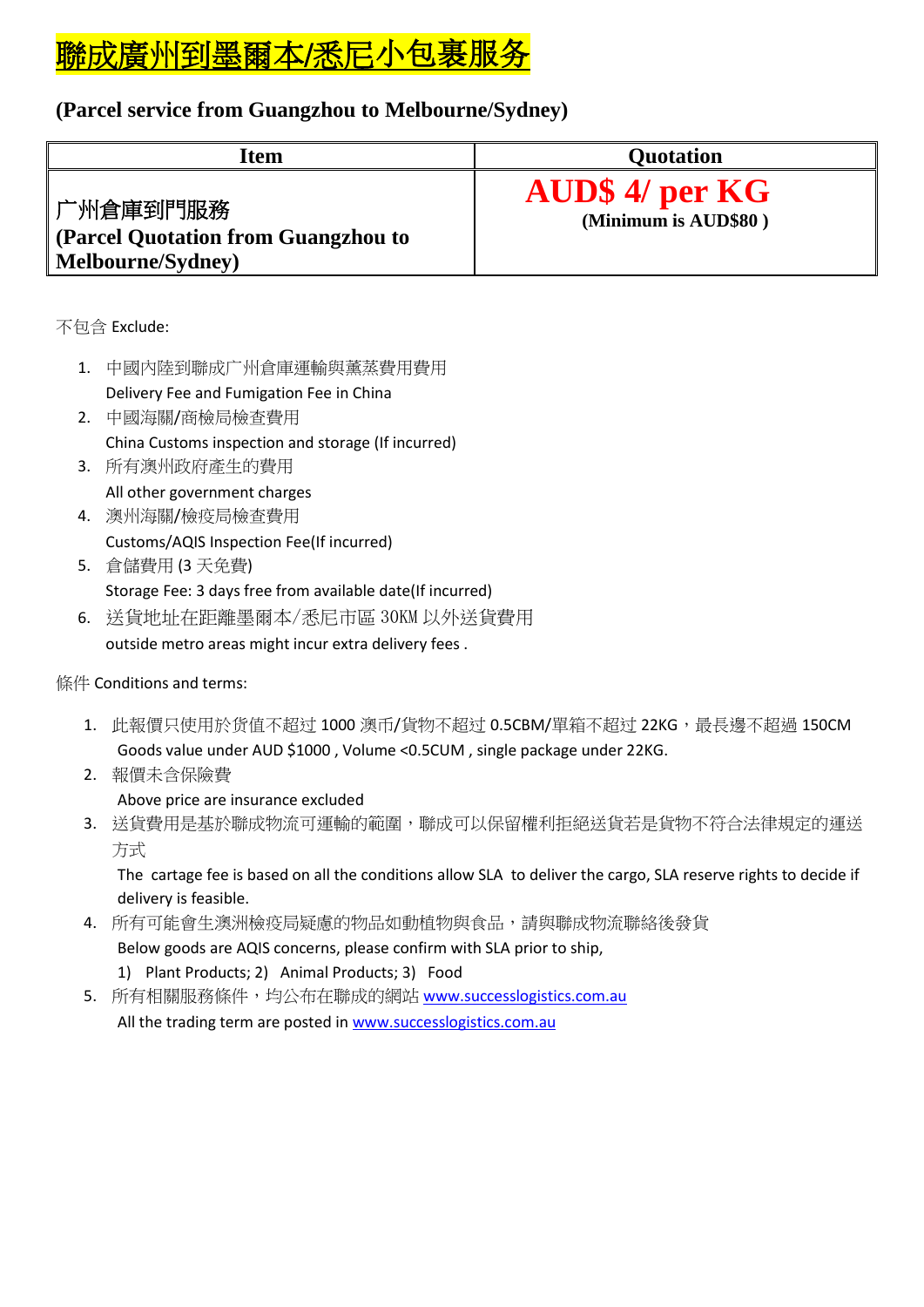

## **LCL Quotation from Guangzhou to Melbourne**

| <b>Item</b>                                                                   | <b>Quotation</b>           |
|-------------------------------------------------------------------------------|----------------------------|
| 门到门报价(发货仓至收货仓)                                                                |                            |
| <b>Door to Door (Warehouse)</b>                                               | <b>AUD\$ 150 / per CBM</b> |
| 包含 Include:<br>海运费<br>$\bullet$                                               | (Minimum is 1 CBM)         |
| Sea Freight<br>目的港码头费<br>$\bullet$                                            |                            |
| <b>Destination Port Charges</b>                                               |                            |
| 中国当地出口报关费及码头费 Export<br>$\bullet$<br><b>Declaration Fee and OTHC in China</b> |                            |



- 1. 澳大利亚本地报关费用(SLA 可提供报关服务),大於 5 個立方米,免报關費,私人物品例外 报关费: AUD\$ 100+GST 起(报关发票上限为 5 个品项,多一品项,每品项收费 AUD\$5
- 2. 澳大利亚本地送货费预(SLA 可提供送货服务),大於 10 個立方米,一個地址送貨費免費 送货费用: AUD\$ 100+GST(限墨尔本市区 30km 范围内,且不超过 3 CBM,超过次两项条件,将另外计费)
- 3. 关税、GST 及其它政府费用
- 4. 仓储费: 自可提货日起, 3 天内免费,第 4 天开始收费
- 5. 海关及检疫局抽查检验…等相关费用
- 6. 中国内陆送货费及熏蒸费
- 7. 中国海关查验费,及查验所产生的一切相关费用

#### Exclude:

- 1. Australia Custom Clearance Fee(If required, we can offer): From AUD 100+GST (Based on 5 lines, additional line, AUD\$ 5/per line) **If exceed 5 CBM, custom clearance** fee **is free, except personal effect**.
- 2. Australia Cartage Fee(If required, we can offer): From AUD 100+GST/per trip(Distance <30 KM in Melbourne Metro and dimension < 3 CBM) **If exceed 10 CBM, deliver to one address is free.**
- 3. Duty & GST & All other government charges
- 4. Storage Fee: 3 days free from available date(If incurred)
- 5. Customs/AQIS Inspection Fee(If incurred)
- 6. Delivery Fee and Fumigation Fee in China
- 7. China Customs inspection and storage(If incurred)

## 交易条款/条件

- 1. 以上报价不包含 GST
- 2. 所有报价根据 COD Term. 即提货/送货前应付清一切费用
- 3. 送货地址须经由 SLA 确认所有环境及条件皆可行
- 4. 以下物品为 AQIS 有疑虑的产品,发货前请先与 SLA 确认: 1)与植物相关物品 2)与动物相关物品 3)食物
- 5. 所以详细的交易条件及条款,请参阅我司网站 [www.successlogistics.com.au](http://www.successlogistics.com.au/)